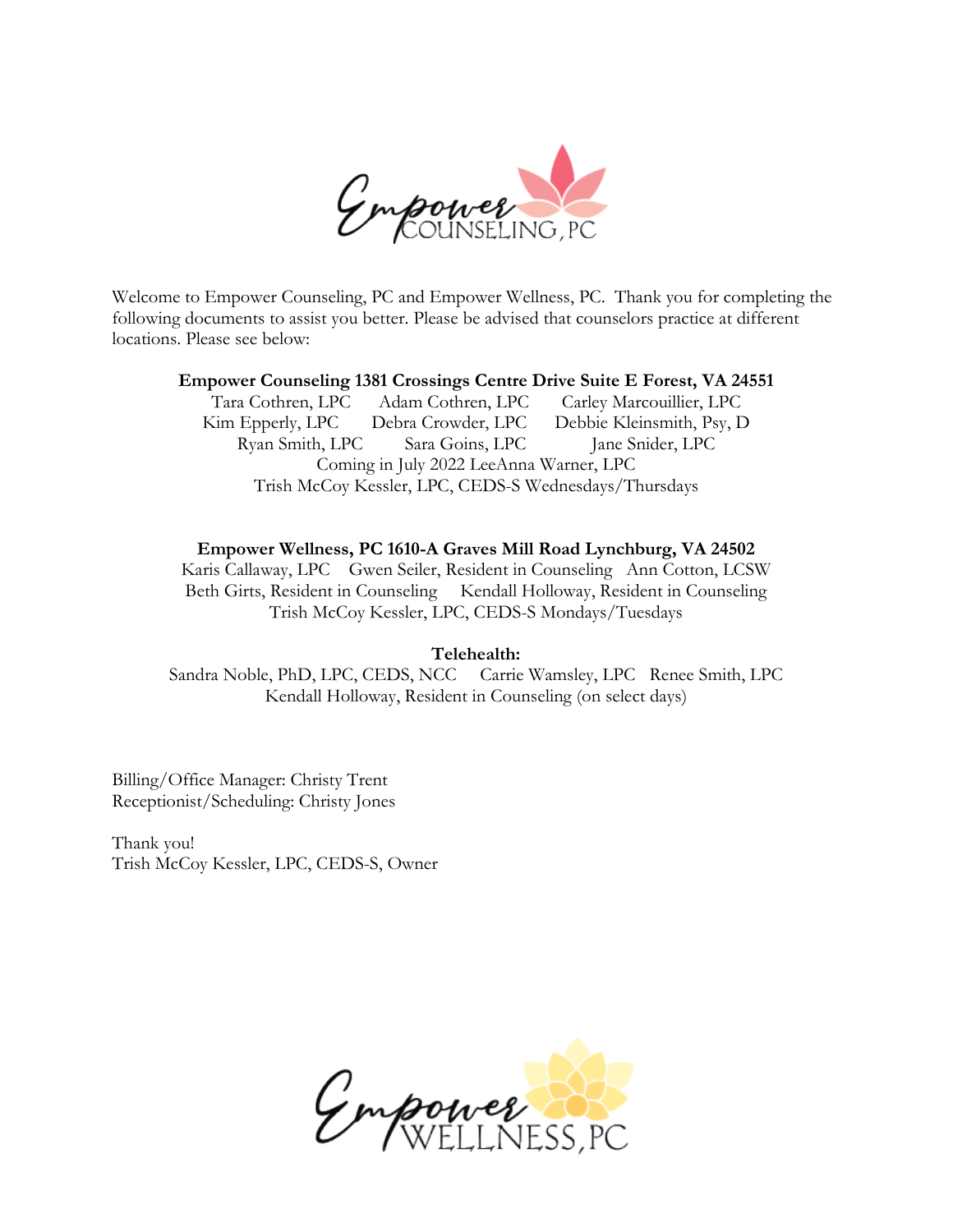

**1381 Crossings Centre Drive, Suite E Forest VA 24551 Phone 434-219-5621 Fax 434-305-1072 Rates for 2021-2022 [www.empowercounseling.info](http://www.empowercounseling.info/)**

# **CLIENT SERVICES AGREEMENT**

**1. FEE SCHEDULE**. Payment for services is required at each session. The fees are as follows:

Intake (First Session) ………………………………………………………. \$65.00 Therapy Session………………………………………………………………\$65.00 (45-60 minutes) Resident accepts Cigna Insurance- Co pay to be determined by plan. Telephone consultations exceeding 15 minutes not covered by insurance………\$20.00 per 15 minutes Increments for telephone consultations exceeding 15 minutes. Not covered by Insurance. Report Writing for Schools, Physicians, or other correspondence……………………. \$35.00

-Court appearances and contacts with attorneys follow the fee guidelines established by the Lynchburg Bar Association and the Lynchburg Academy of Medicine. Guidelines are available upon request. -Insurance reimbursement is the client's responsibility. However, our office will provide assistance with filing claims as needed. Please note: Insurance companies do not reimburse for court appearances, phone consultations, /calls, or missed appointment fees.

- **2. COLLECTION OF FEES.** Any expenses incurred in the collection of fees are the sole responsibility of the client. Such expenses may include, but are not limited to, attorneys' fees or collection agency fees. There is a charge of \$25.00 for any returned check.
- **3. MISSED APPOINTMENTS. There is a charge of \$25.00 for any appointment not canceled 24 hours in advance.** To cancel a Monday appointment and avoid this charge, you must call by 5:00pm on the previous Friday. Our office **requires** a credit card to keep on file for the charge of missed appointments.
- **4. EMERGENCIES.** In the event of a true emergency after hours, you may call Trish McCoy Kessler, LPC/Owner on her cell phone: (434) 238-5975. Please leave a message. If you do not hear back from her or your therapist within 15 minutes, please contact your family physician, psychiatrist, the Lynchburg General Hospital Emergency Room at (434) 200-3033 or call 911. If she is out of town or otherwise unavailable, emergency coverage will be provided by a licensed colleague acting on her behalf.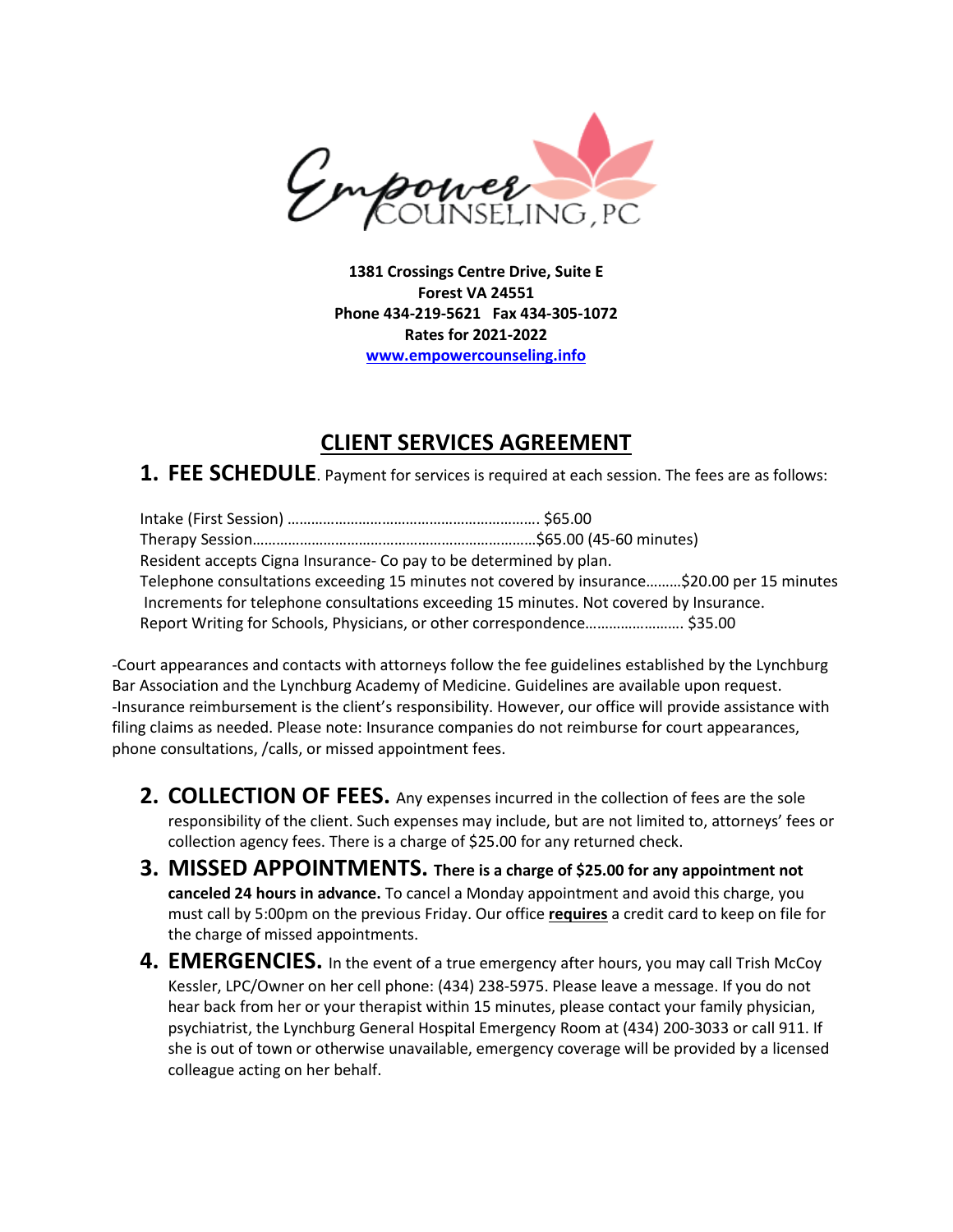#### **I have read the above terms and agree to them.**

*If* using insurance benefits. I also hereby give my permission to release my name, Social Security number, address, and financial information to insurance companies for billing purposes, and to collection agencies, if needed to collet any unpaid bills.

\_\_\_\_*If* self-pay account, I understand that discounted fees are not eligible for submission to any third-party payer (i.e., insurance company, public, or private agency/department). I also hereby give my permission to release my name, Social Security Number, address, and financial information to collection agencies, if needed to collect on any unpaid bills.

| Date | Signature of Client (or Legal Guardian) |
|------|-----------------------------------------|

*Date Signature of Client (or Legal Guardian)*  \_\_\_\_\_\_\_\_\_\_\_\_\_\_\_\_\_\_\_ x\_\_\_\_\_\_\_\_\_\_\_\_\_\_\_\_\_\_\_\_\_\_\_\_\_\_\_\_\_\_\_\_\_\_\_\_\_\_\_\_\_\_\_\_\_\_\_\_

*SSN# Signature of Client (if age 14-17)* 

 $X$  , and the set of  $X$  , and the set of  $X$  , and the set of  $X$  , and the set of  $X$  , and the set of  $X$ *Signature of Witness* 

Impower

1610-A Graves Mill Road Lynchburg, VA 24502 [www.empowerwellnessed.info](http://www.empowerwellnessed.info/)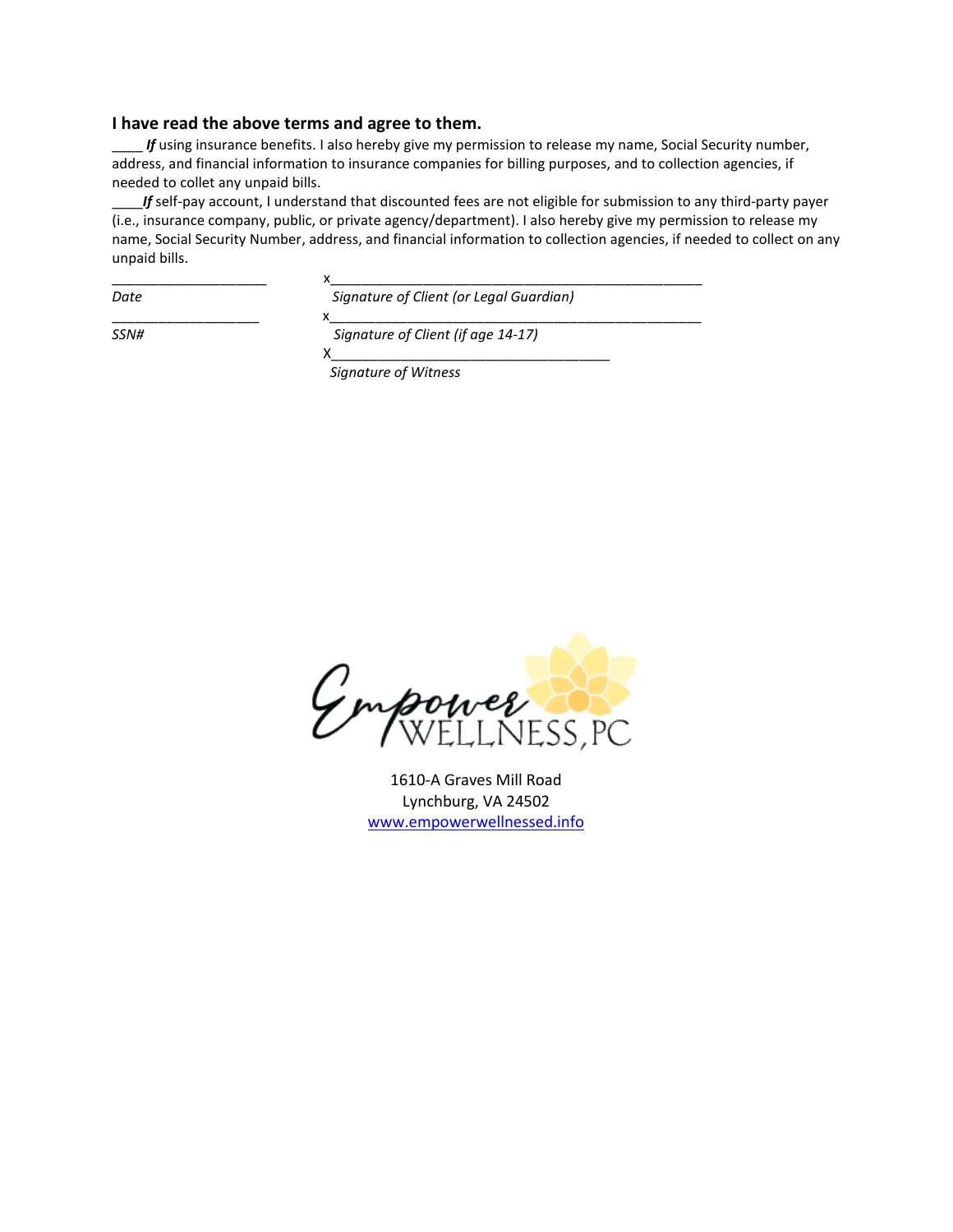

# **Payment Policy and Procedure Agreement**

- Payment is required at the time of service.

Client Signature

- If you are unable to keep your scheduled appointment, please call 24 hours in advance to cancel. **There will be a \$50 missed appointment fee charged for less than 24 hours notice or if you fail to show with no notice**.
- If your balance exceeds **\$300** and you have not made a payment, or we have not received payment from your insurance company we will be unable to schedule an appointment until the balance has been reduced.
- We require keeping a credit card on file to be charged in case of either of these events.
- Please initial here if you would like to have this card charged for copays, co-insurance or deductibles at each visit.

| Other      |
|------------|
|            |
| <b>CRV</b> |
|            |
|            |
|            |
|            |

Empower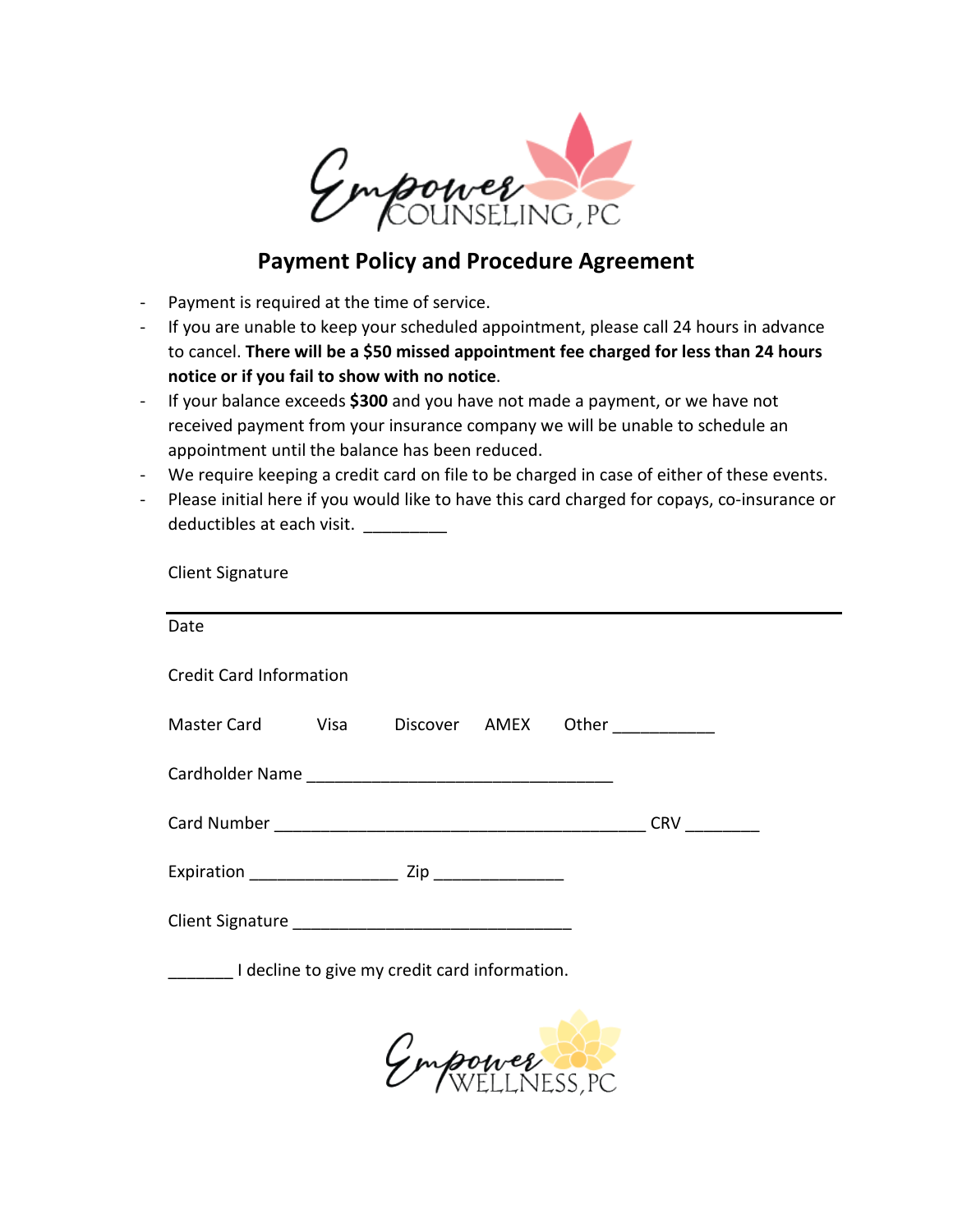

1381 Crossings Centre Drive, Suite E Forest VA 24551 Phone 434-219-5621 Fax 434-305-1072 www.empowercounseling.info

# **Personal History Form**

| Phone (Home):_____________________(work):____________________ext:_______(Cell): ______________________________ |                                               |                                     |
|----------------------------------------------------------------------------------------------------------------|-----------------------------------------------|-------------------------------------|
|                                                                                                                |                                               |                                     |
|                                                                                                                |                                               |                                     |
|                                                                                                                |                                               |                                     |
|                                                                                                                | <b>Family Members Living in the Household</b> |                                     |
| Relationship <b>Relationship</b>                                                                               |                                               | Name Mame Age Phone (If Applicable) |
|                                                                                                                |                                               |                                     |
|                                                                                                                |                                               |                                     |
|                                                                                                                |                                               |                                     |
|                                                                                                                |                                               |                                     |
|                                                                                                                |                                               |                                     |
|                                                                                                                |                                               |                                     |
|                                                                                                                |                                               |                                     |
|                                                                                                                | <b>Medical/Physical Health</b>                |                                     |
|                                                                                                                |                                               |                                     |
|                                                                                                                |                                               |                                     |
|                                                                                                                |                                               |                                     |
|                                                                                                                |                                               |                                     |
| List any recent health or physical changes:                                                                    |                                               |                                     |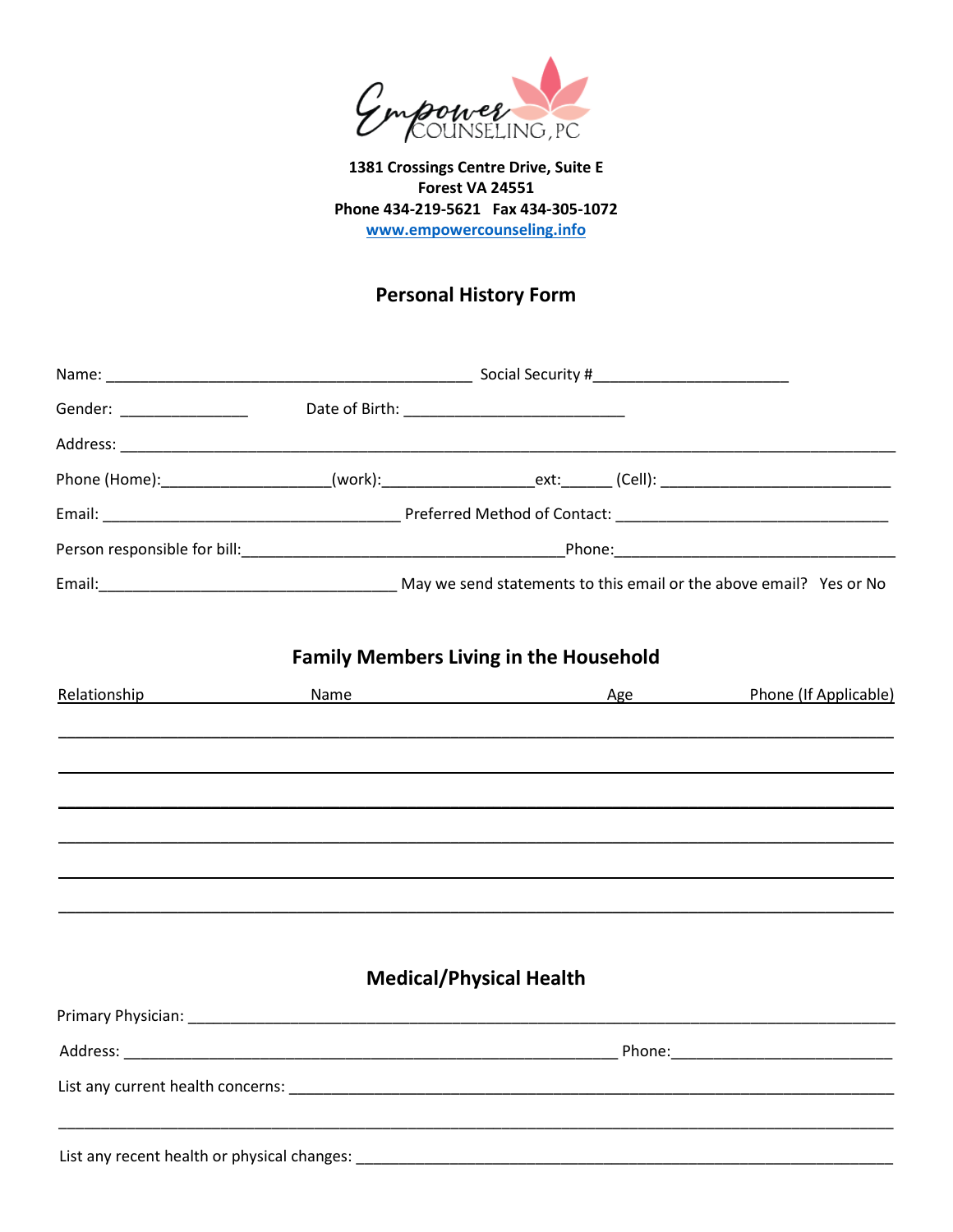|                                                                                                                | Please check if there have been any recent changes in the following:                 |                                                      |
|----------------------------------------------------------------------------------------------------------------|--------------------------------------------------------------------------------------|------------------------------------------------------|
|                                                                                                                | _____Sleep Patterns    _______Eating Patterns    ______Behavior    _____Energy Level |                                                      |
| Physical Activity Level _______General Disposition _______Weight ______Nervousness/Tension                     |                                                                                      |                                                      |
|                                                                                                                |                                                                                      |                                                      |
|                                                                                                                |                                                                                      |                                                      |
|                                                                                                                | Marital Status (more than one answer may apply)                                      |                                                      |
| Single                                                                                                         | _____Unmarried, living together Total marriages: _______________________________     | Married Separated Divorce in Process Divorces (Date: |
|                                                                                                                | Assessment of current relationship (if applicable): Good Fair Poor                   |                                                      |
|                                                                                                                | <b>Legal</b>                                                                         |                                                      |
|                                                                                                                | Are you involved in any active cases (traffic, civil, criminal) Yes No               |                                                      |
| If Yes, please describe: The according of the state of the state of the state of the state of the state of the |                                                                                      |                                                      |
|                                                                                                                |                                                                                      |                                                      |
|                                                                                                                |                                                                                      |                                                      |
|                                                                                                                | <b>Education</b>                                                                     |                                                      |
| Fill in all that apply: Years of education: ___________________ Currently enrolled in school? Yes_____ No_____ |                                                                                      |                                                      |
|                                                                                                                |                                                                                      |                                                      |
|                                                                                                                |                                                                                      |                                                      |
|                                                                                                                |                                                                                      |                                                      |
|                                                                                                                |                                                                                      |                                                      |
|                                                                                                                | <b>Employment</b>                                                                    |                                                      |
|                                                                                                                | Currently: _____FT _____PT _____Temp _____Laid-off _____Disabled _____Retired        |                                                      |
|                                                                                                                |                                                                                      |                                                      |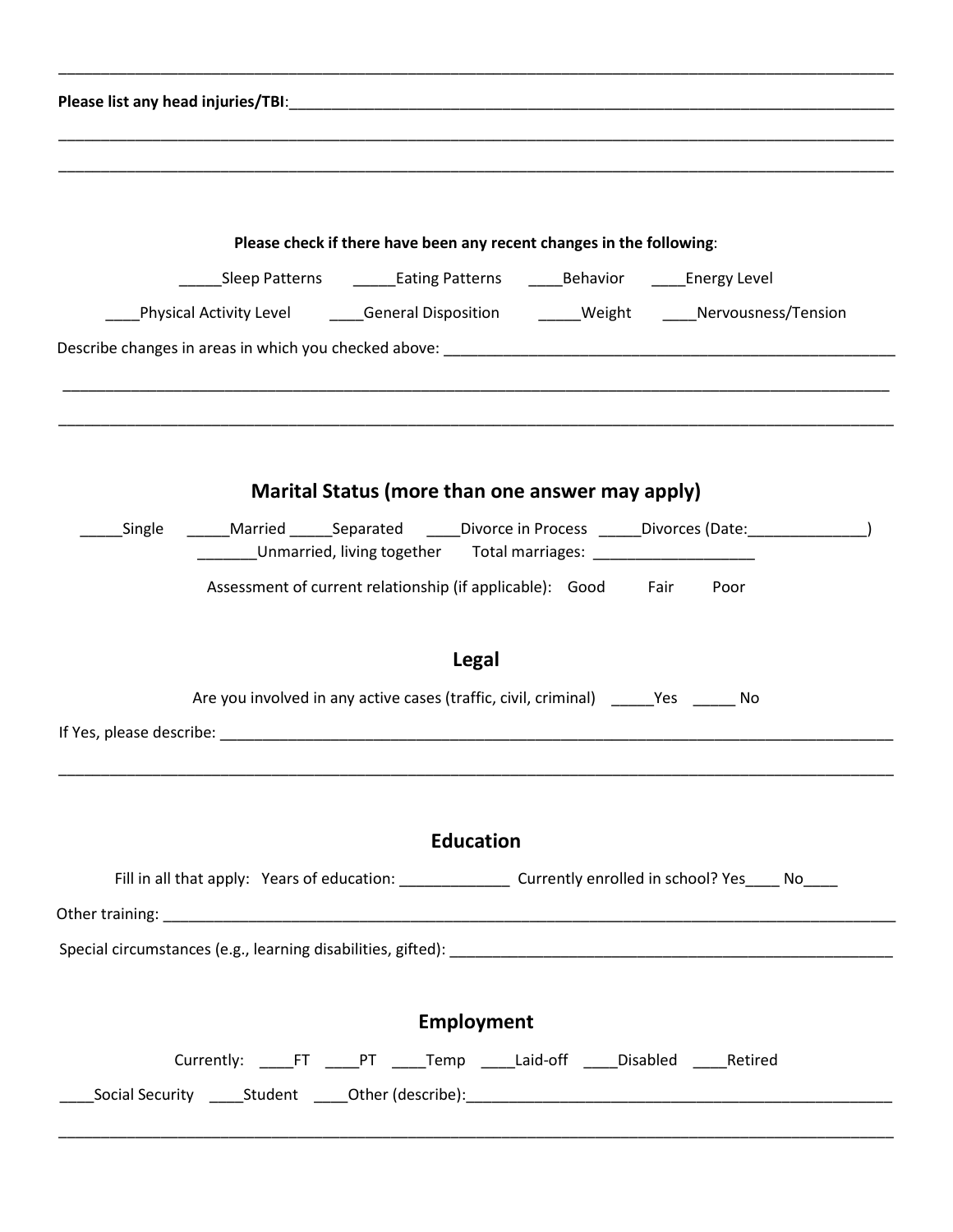# **Chemical use History**

|                                |                             |                                           | Does/Has someone in your family present/past have/had a problem with drugs or alcohol? |              |
|--------------------------------|-----------------------------|-------------------------------------------|----------------------------------------------------------------------------------------|--------------|
|                                |                             | <b>Medication</b>                         |                                                                                        |              |
| Current prescribed medications | Dose                        | Dates                                     | Purpose                                                                                | Side Effects |
|                                |                             |                                           |                                                                                        |              |
|                                |                             | <b>Prior Counseling Experiences</b>       |                                                                                        |              |
|                                |                             | Psychiatric Treatment: _____Yes _____No   |                                                                                        |              |
|                                |                             |                                           |                                                                                        |              |
|                                |                             |                                           |                                                                                        |              |
|                                |                             | Counseling: _____ Yes _____ No            |                                                                                        |              |
|                                |                             |                                           |                                                                                        |              |
|                                |                             |                                           |                                                                                        |              |
|                                | Suicidal thoughts/attempts: | Yes                                       | No                                                                                     |              |
|                                |                             |                                           |                                                                                        |              |
|                                |                             |                                           |                                                                                        |              |
|                                |                             | Drug/Alcohol Treatment: ____ Yes _____ No |                                                                                        |              |
|                                |                             |                                           |                                                                                        |              |
|                                |                             |                                           |                                                                                        |              |
|                                |                             |                                           |                                                                                        |              |

Hospitalizations: \_\_\_\_\_Yes \_\_\_\_\_No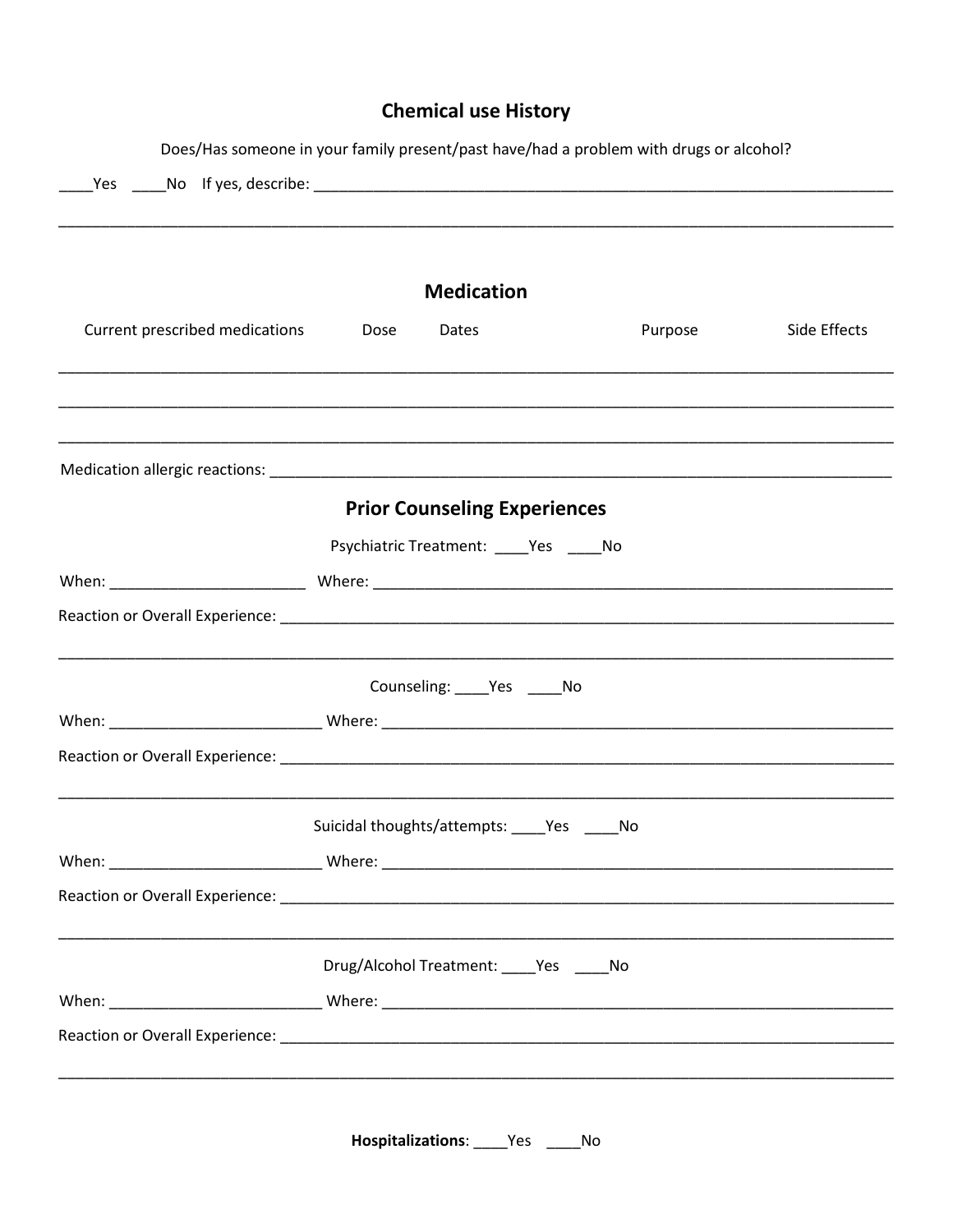| Do you feel suicidal at times? _____ Yes ______ No                                                                   |
|----------------------------------------------------------------------------------------------------------------------|
| Do you/Have you had suicidal thoughts ? Plans? Attempts? Is so, please explain: ______________________________       |
| <u> 1980 - Jan James James James James James James James James James James James James James James James James J</u> |
|                                                                                                                      |
|                                                                                                                      |
|                                                                                                                      |
|                                                                                                                      |
|                                                                                                                      |
|                                                                                                                      |
| Please check behaviors and symptoms that occur to you more often than you would like the to take place:              |
| _Aggression    ____Elevated Mood    ____Fears    ____Alcohol Dependence    ____Feeling Tired                         |
| ____Recurring Thoughts _______Anger _______Gambling _________Sexual Addiction _______Sick Often                      |
| ___Feelings of Sadness _____Hallucinations _______Sexual Difficulties _______Anxious/Worried                         |
| _Heart Palpitations    ____Avoiding People/Places    ____High Blood Pressure    ____Sleep Problems                   |
| ___Chest Pain ______Feelings of Hopelessness _________Speech Problems _______Breathlessness                          |
|                                                                                                                      |
| _Thoughts I Can't Control _______Judgement Errors _______Trembling _______Difficulty Concentrating                   |
| Loneliness ____Withdrawing ____Dizziness _____Forgetful _____Repeated Checking                                       |
| Drug Dependence Mood Shifts Eating Disorder Panic Attacks                                                            |
|                                                                                                                      |
|                                                                                                                      |
|                                                                                                                      |
| Briefly discuss how the above symptoms impair your ability to function effectively: __________________________       |
|                                                                                                                      |
|                                                                                                                      |
|                                                                                                                      |
|                                                                                                                      |
|                                                                                                                      |

**Additional information that would assist me in understanding your concerns or problems**: \_\_\_\_\_\_\_\_\_\_\_\_\_\_\_\_\_\_\_\_\_\_\_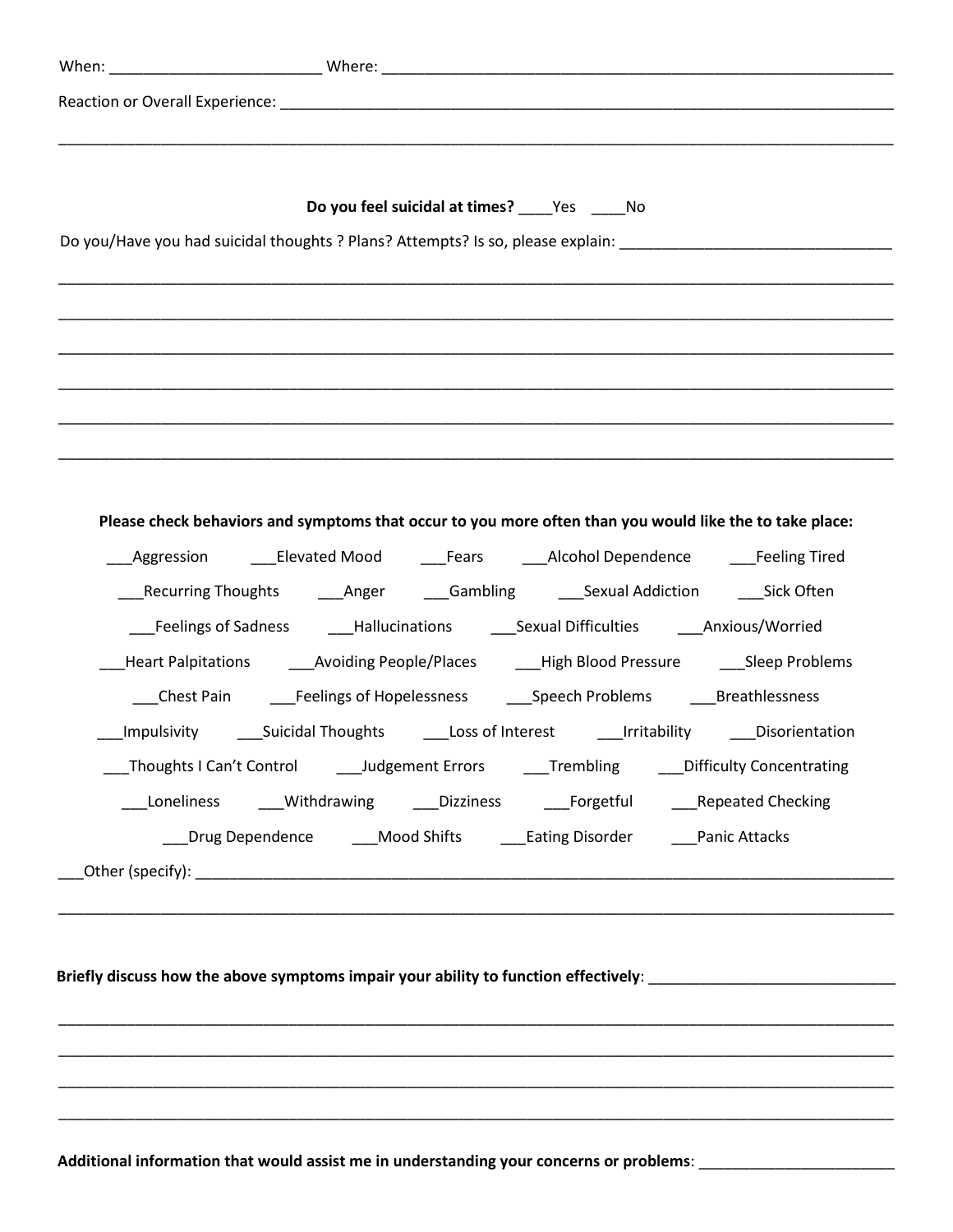Signature

**Date** 

Empower

1610-A Graves Mill Road Lynchburg, VA 24502 www.empowerwellnessed.info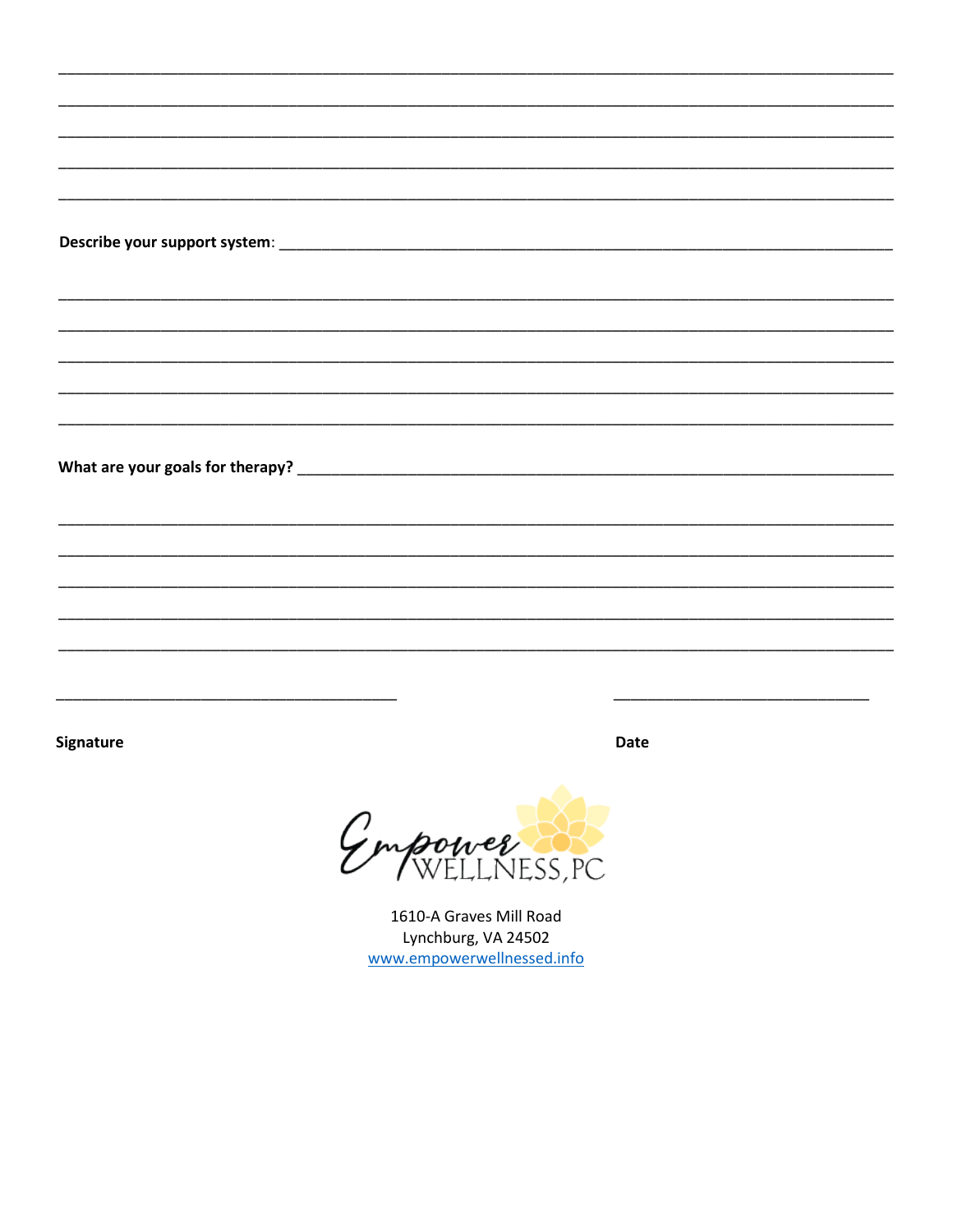

**1381 Crossings Centre Drive, Suite E Forest VA 24551 Phone 434-219-5621 Fax 434-305-1072**

**Client Name: \_\_\_\_\_\_\_\_\_\_\_\_\_\_\_\_\_\_\_\_\_\_\_\_\_\_\_** 

**Date: \_\_\_\_\_\_\_\_\_\_\_\_\_\_**

**Date of Birth: \_\_\_\_\_\_\_\_\_\_\_\_\_\_**

## **Telehealth Informed Consent Form**

### **Definition of Telehealth:**

Telehealth involves the use of electronic communications to enable Empower Counseling, PCs' mental health professionals to connect with individuals using HIPAA compliant interactive video and audio communications.

Telehealth includes the practice of psychological health care delivery, diagnosis, consultation, treatment, referral to resources, education, and the transfer of medical and clinical data. Electronic systems used will incorporate network and software security protocols to protect the confidentiality of the client.

### **By signing this form, I understand the following:**

I understand that the laws that protect privacy and the confidentiality of medical information also apply to Telehealth, and that no information obtained in the use of Telehealth which identifies me will be disclosed to any other entities without my written consent.

I understand that I have the right to withhold or withdraw my consent to the use of telehealth during my care at any time, without affecting my right to future treatment.

I understand that telehealth may involve electronic communication of my personal medical information.

I understand the alternatives to counseling through telehealth as they have been explained to me, and in choosing to participate in telehealth, I am agreeing to participate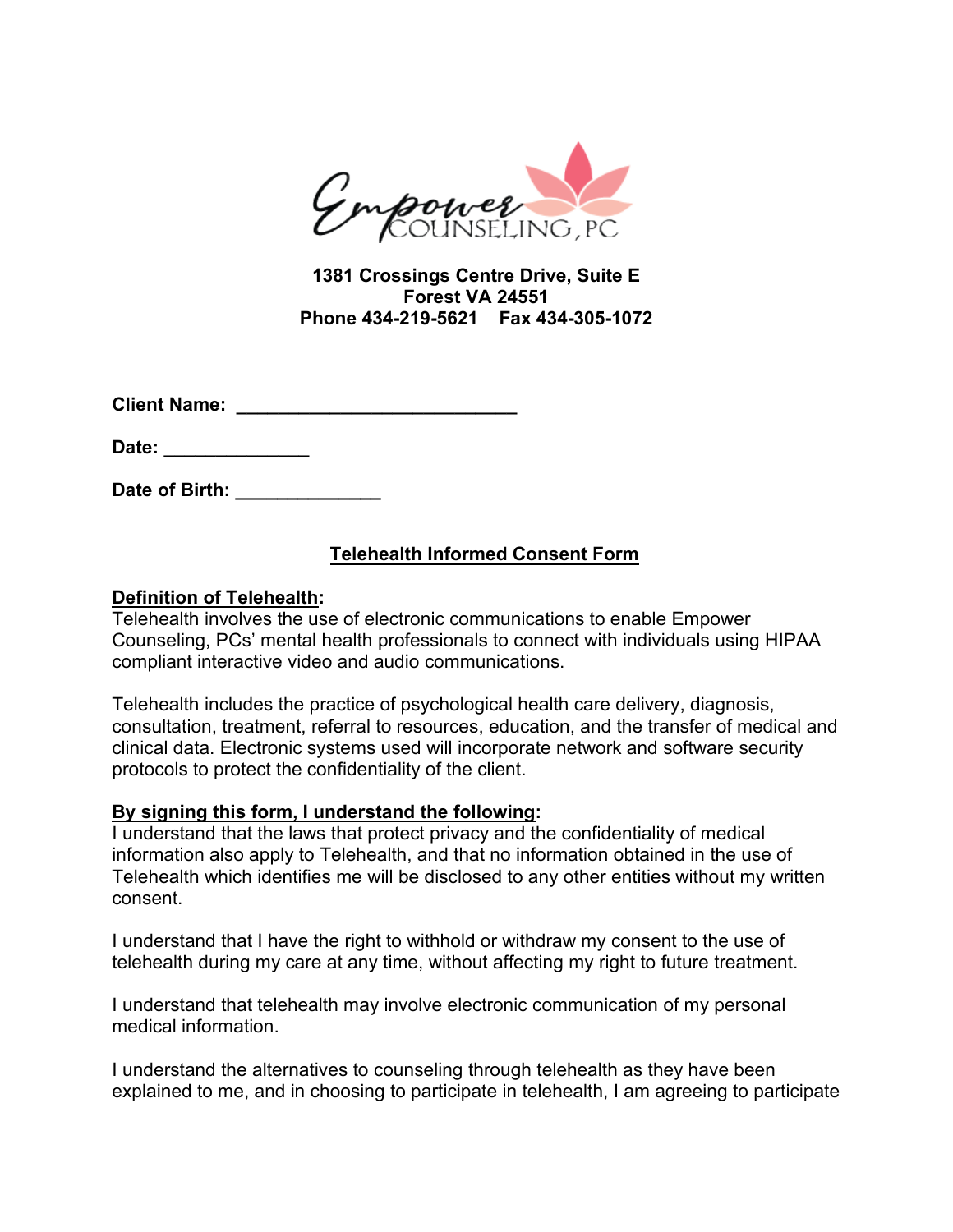using video conferencing technology. I also understand that at my request or at the direction of my counselor, I may be directed to "face-to- face" psychotherapy.

I understand that I may expect the anticipated benefits such as improved access to care and more efficient evaluation and management from the use of telehealth in my care, but that no results can be guaranteed or assured.

I understand that it is the client's responsibility to secure a confidential private location while meeting with my counselor through Telehealth appointments. There are limitations to confidentiality based on client's environment during appointment.

I understand that my healthcare information may be shared with other individuals for scheduling and billing purposes.

I understand that I have a right to access my medical information and copies of my medical records in accordance with the laws pertaining to the state in which I reside.

I understand that Telehealth is being offered as a temporary measure to provide a continuum of care during the current state of emergency in Virginia. Telehealth can be discontinued at any time based on my counselor's discretion.

By signing this document, I agree that certain situations, including emergencies and crises, are inappropriate for audio-/video-/computer-based psychotherapy services. If I am in crisis or in an emergency, I should immediately call 9-1-1 or seek help from a hospital or crisis-oriented health care facility in my immediate area.

### **Payment for Telehealth Services**

Empower Counseling, PC will bill insurance for telehealth services when these services have been determined to be covered by an individual's insurance plan. In the event that insurance does not cover telehealth, the individual can opt to pay out of pocket. Copays/ payments will be obtained at time of service. We will provide you with a statement of service to submit to your insurance company if you wish.

### **Patient Consent to the Use of Telehealth**

I have read and understand the information provided above regarding telehealth, have discussed it with my counselor, and my questions have been answered to my satisfaction.

I have read this document carefully and understand the risks and benefits related to the use of telehealth services and have had my questions regarding the procedure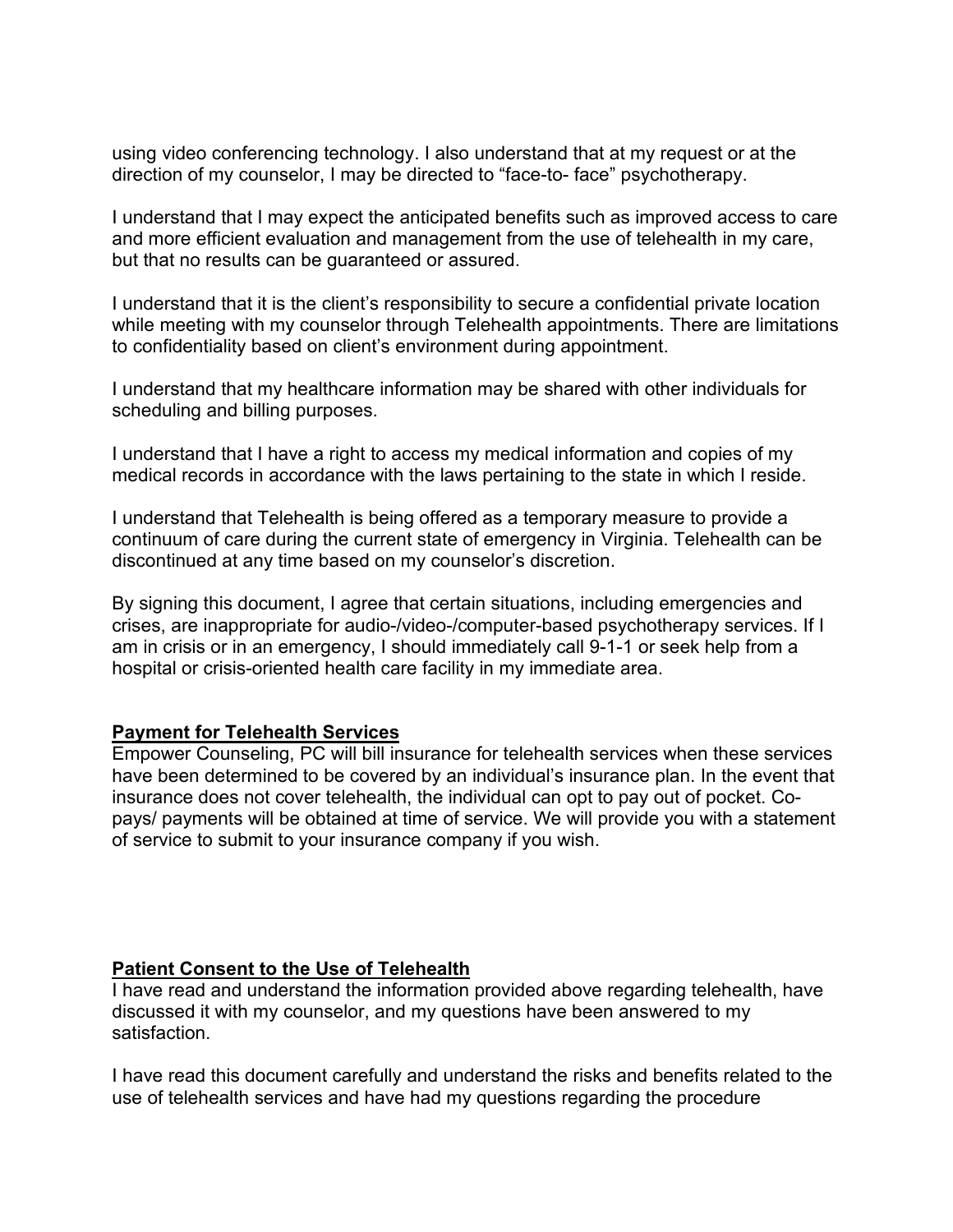explained. I hereby give my informed consent to participate in the use of telehealth services for treatment under the terms described herein.

By my signature below, I hereby state that I have read, understood, and agree to the terms of this document.

\_\_\_\_\_\_\_\_\_\_\_\_\_\_\_\_\_\_\_\_\_\_\_\_\_\_\_\_\_\_\_\_\_\_\_\_\_\_\_\_\_\_\_\_\_\_\_\_\_\_\_\_\_\_\_\_\_\_\_\_\_ Client (Print Name)

\_\_\_\_\_\_\_\_\_\_\_\_\_\_\_\_\_\_\_\_\_\_\_\_\_\_\_\_\_\_\_\_\_\_\_\_\_\_\_\_\_\_\_\_\_\_\_\_\_\_\_\_\_\_\_\_\_\_\_\_\_ **Client's Signature Date** 

Parent or Guardian Signature Date

Please return this form by fax at 434-305-1072 or email directly to your counselor. Email consents or photographs of this form are permitted.

Please call the office prior to your session to make payment for your telehealth service at 434-219-5621.

Empower SP

1610-A Graves Mill Road Lynchburg, VA 24502

\_\_\_\_\_\_\_\_\_\_\_\_\_\_\_\_\_\_\_\_\_\_\_\_\_\_\_\_\_\_\_\_\_\_\_\_\_\_\_\_\_\_\_\_\_\_\_\_\_\_\_\_\_\_\_\_\_\_\_\_\_\_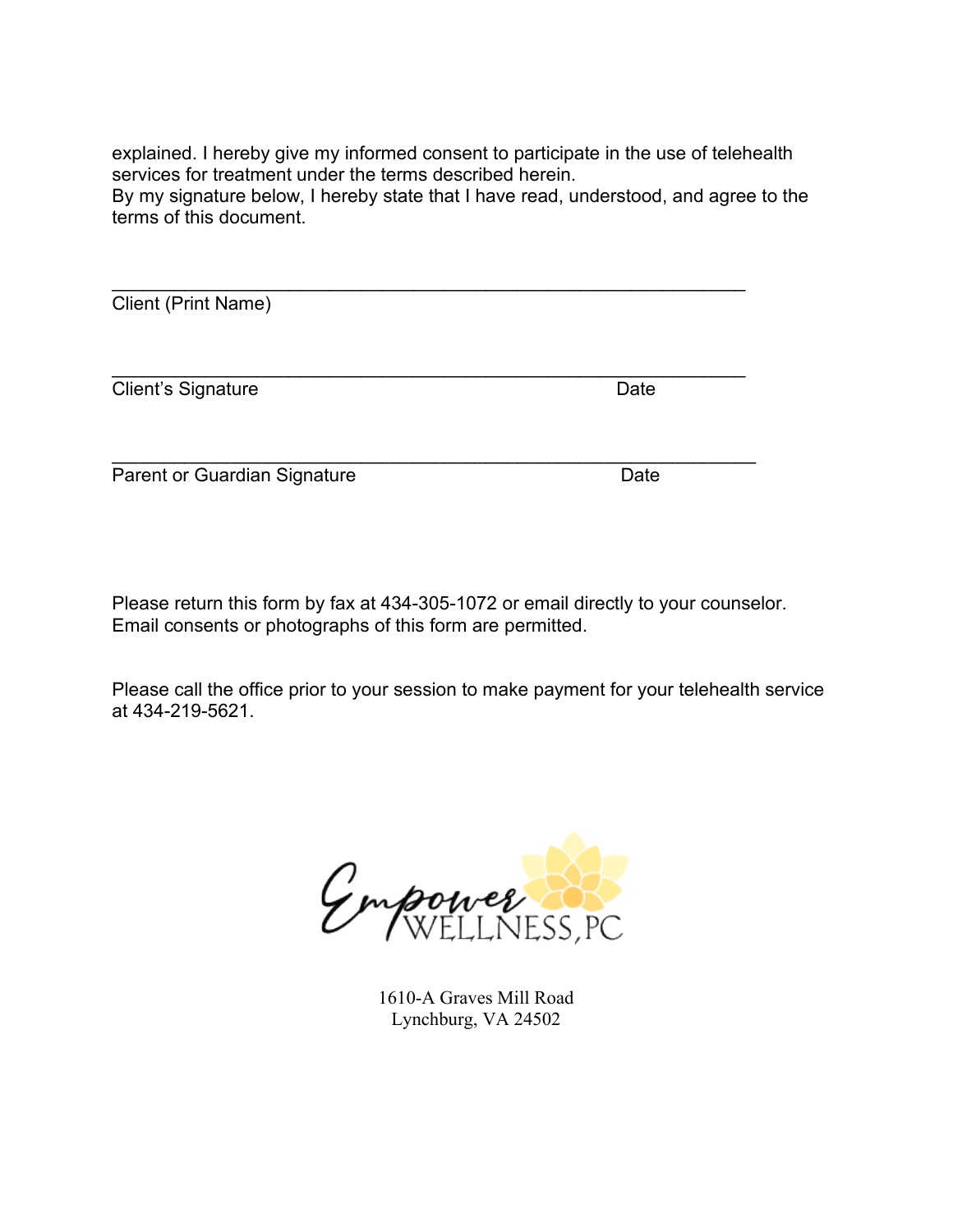

1381 Crossings Centre Drive Suite E Forest, VA 24551 Phone 434-219-5621 Fax 434-305-1072

# **HIPAA**

### **Consent to use and disclose your health information**

This form is an agreement between you, the same of the same of the same of the same of the same of the same of the same of the same of the same of the same of the same of the same of the same of the same of the same of the I use the word "you" below, it will mean you, your child, relative or other person if you have written his or name here:\_\_\_\_\_\_\_\_\_\_\_\_\_\_\_\_\_\_\_\_\_\_\_\_\_\_\_\_\_\_.

When I evaluate, diagnose, treat, or refer you I will be collecting what the law call Protected Health Information (PHI). I need to use this information here to decide what treatment is best for you and to provide that treatment. I may also be required to share this information with others who provide treatment to you or need it to arrange payment for your treatment or for other business or government functions. My standard procedure is to ask for your written consent prior to providing PHI because in addition to the following HIPPA guidelines, I also follow professional guidelines that are more restrictive.

The Notice of Privacy Practices explains in more detail your rights and how we can use and share your information. Please read this before you sign this consent form.

## **According to HIPAA policy, if you do not sign this consent form agreeing to what is in our Notice of Privacy Practices, we cannot treat you**.

In the future, I may change how I use and share your information and so may change my Notice of Privacy Practices. If I do change my notice, you request a copy from our privacy officer by calling 434-219-5621.

If you are concerned about some of your information, you have the right to ask me not to use or share some or all your information for treatment, payment or administrative purposes. You will have to tell me what you want in writing. Although I will try to respect your wishes, I am not required to agree to these limitations. However, if I do agree, I promise to comply with your wish.

After you have signed this consent, you have the right to revoke it (by writing a letter telling me you no longer consent) and I will comply with your wishes about using or sharing your information from that time on, but we may already have used or shared some of your information and cannot change that.

I understand the information to be released or disclosed may include information relating to sexually transmitted diseases, acquired immunodeficiency syndrome (AIDS), or human immunodeficiency virus (HIV), and alcohol and drug abuse. I authorize the release or disclosure of this type of information.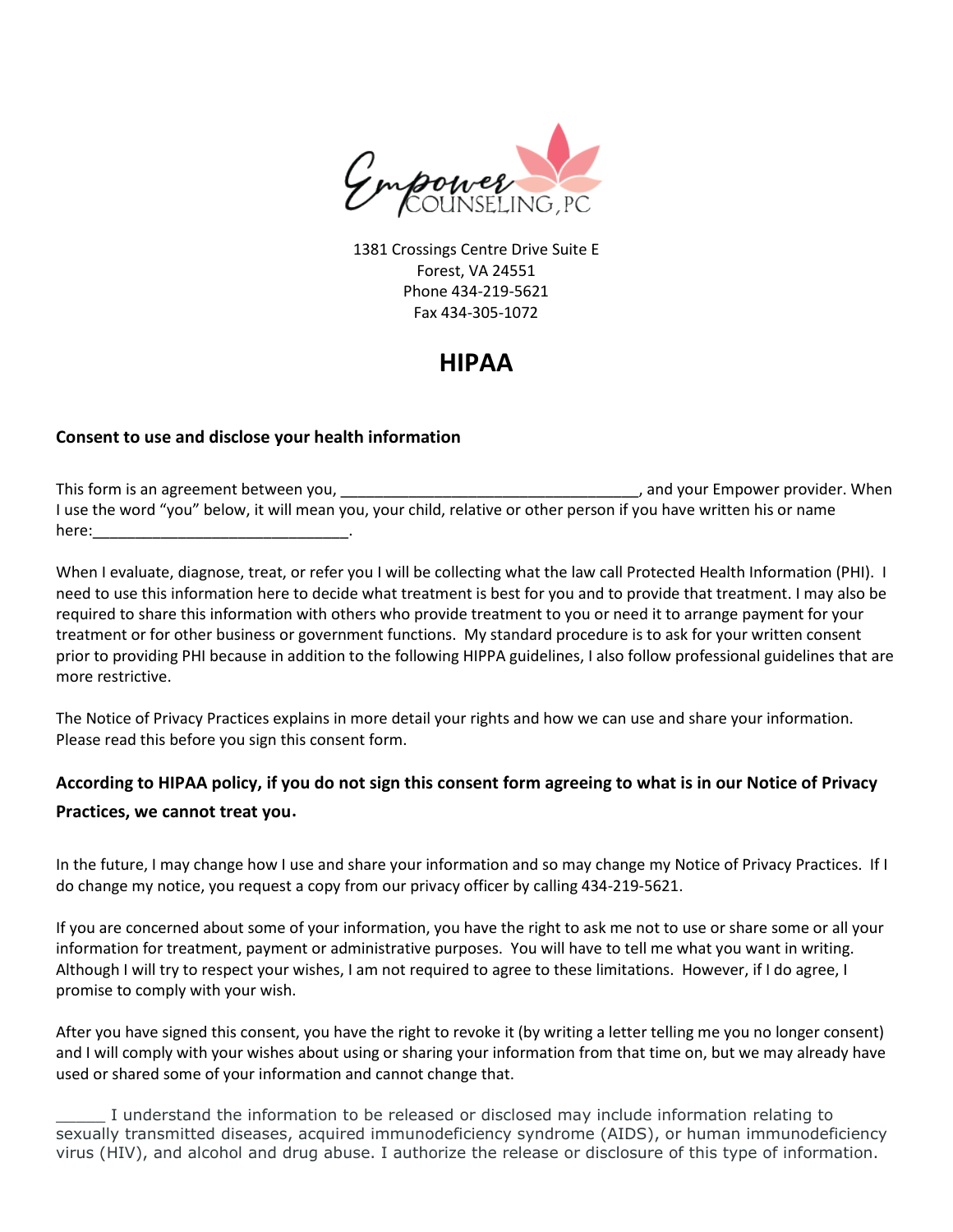### **I have received the Notice of Privacy Practices and have been given an opportunity to review it**.

| <b>OR</b>                                                                                                      |                               |  |
|----------------------------------------------------------------------------------------------------------------|-------------------------------|--|
|                                                                                                                |                               |  |
| Signature of Guardian or Personal Representative: _________________________________Date: _____________________ |                               |  |
|                                                                                                                | Date: _______________________ |  |
| Date of NPP copy reviewed by guardian: __________________________                                              |                               |  |

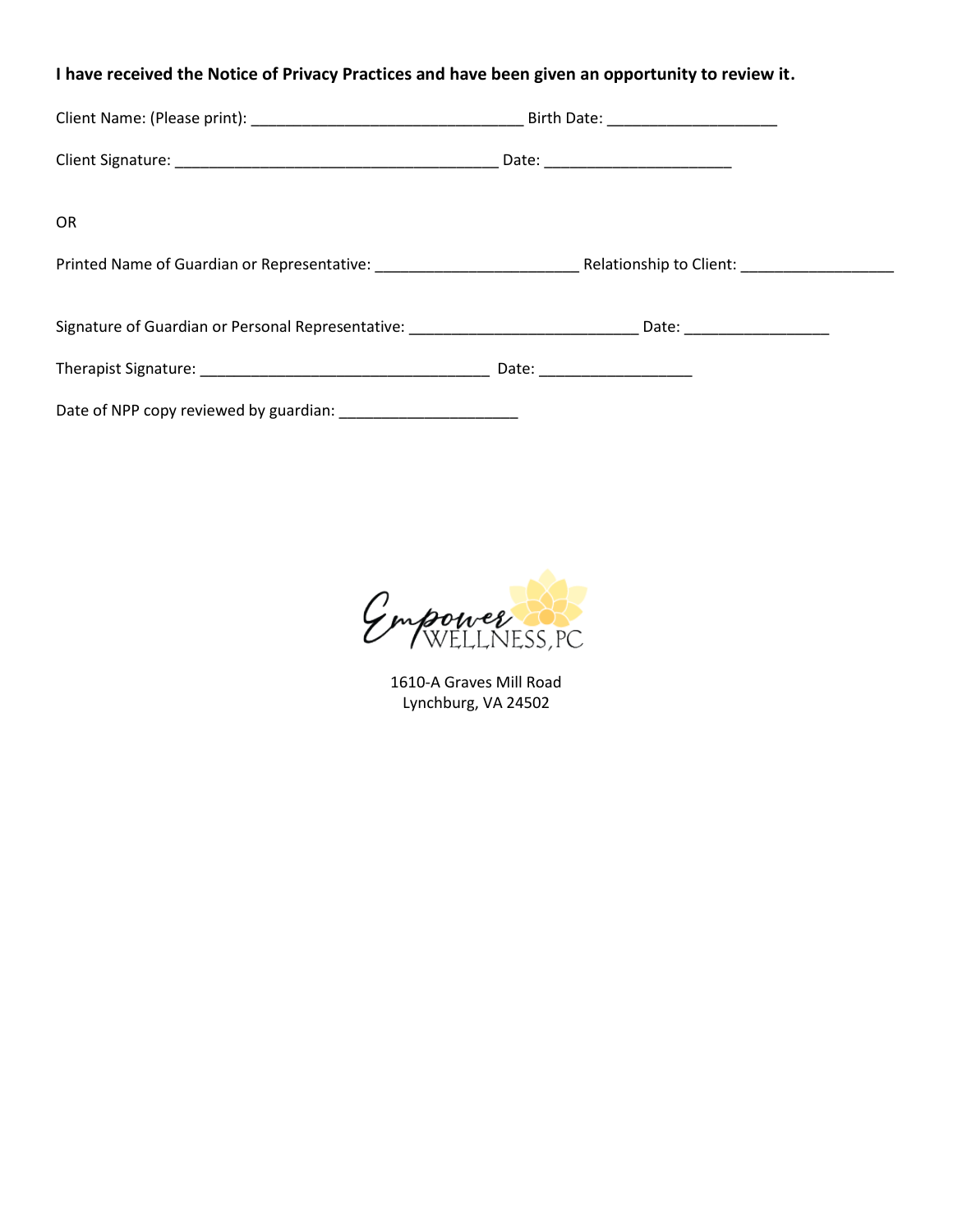

*Phone 434-219-5621 Fax 434-305-1072* **Confidentiality Agreement**

Although therapists must always honor your privacy by maintaining confidentiality about your disclosures and securely preserving your records, there are exclusions to this rule. Therapists can (or must) break confidentiality, and take other appropriate actions, as warranted, for the following reasons:

**Consent—**A clinician may release confidential information with the consent of the patient or a legally authorized surrogate decision maker, such as a parent, guardian, or other surrogate designated by an advance medical directive.

**Minors/Guardianship –** Parents or legal guardians of non-emancipated minor clients have the right to access the client's records.

**Court Order—**A clinician may be required to release confidential information upon the receipt of an order by a court of competent jurisdiction.

**Continued Treatment—**A clinician may release confidential information necessary for the continued treatment of a patient (to insurance companies, referring physician) and to receive payment for necessary services.

**Abuse of Children and Vulnerable Adults –** If a client states or suggests that he or she is abusing a child (or vulnerable adult) or has recently abused a child (or vulnerable adult), or a child (or vulnerable adult) is in danger of abuse, the health care professional is required to report this information to the appropriate social services department.

**Duty to Warn and Protect –** When a client discloses intentions or a plan to harm another person, the health care professional is required to warn the intended victim and report this information to legal authorities. In cases in which the client discloses or implies a plan for suicide, the health care professional is required to notify legal authorities and make reasonable attempts to notify the family of the client.

-It is an important part of the therapeutic process for you to share your thoughts and feelings on your treatment goals and progress. Therapy is meant to be interactive between client and therapist. -If I see you of the office setting, I will wait for you to speak first to protect your confidentiality.

**(Clients seeing Gwen Seiler, Resident in counseling, Lina Ramirez, Counseling Intern, Beth Girts, Resident in Counseling & Kendall Holloway, Resident in Counseling will be discussing cases with Trish McCoy Kessler, LPC, CEDS-S as they are under her supervision and will continue to be confidential.)**

I have been informed of the limits of confidentiality.

Client or Guardian Signature et al. 2011 and 2012 and 2012 and 2012 and 2012 and 2012 and 2012 and 2012 and 20

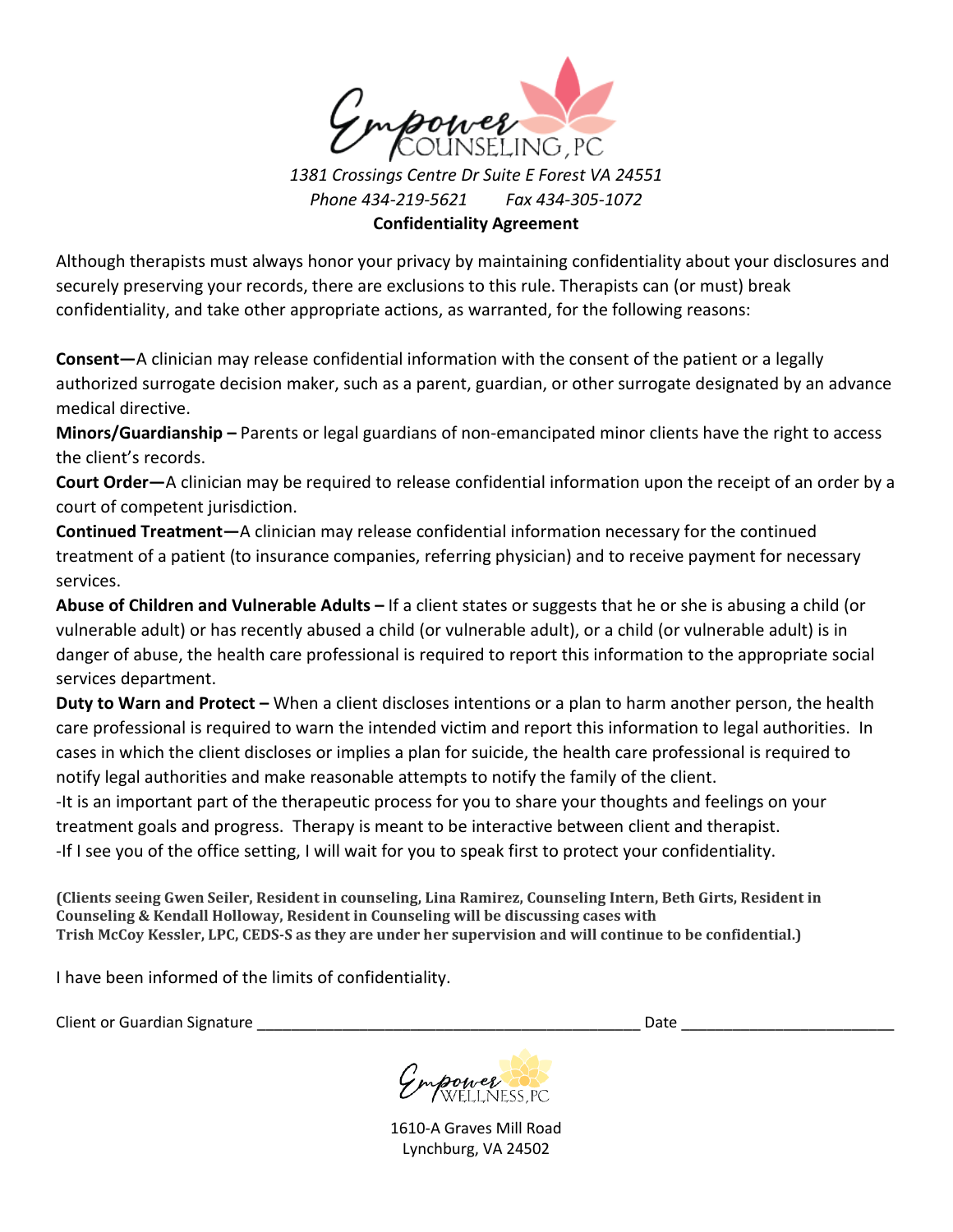

1381 Crossings Centre Drive Suite E Forest VA 24551 PHONE 434-219-5621 FAX 434-305-1072

### RELEASE OF INFORMATON TO PHYSICIAN

Your physician is the medical representative responsible for coordination of your total care. Therefore it is appropriate for him or her to be aware of the therapy taking place under my care. With your permission, I would like to communicate basic treatment information to your physician.

Client Name\_\_\_\_\_\_\_\_\_\_\_\_\_\_\_\_\_\_\_\_\_\_\_\_\_\_\_\_\_\_\_\_\_\_\_\_\_\_ Date of Birth\_\_\_\_\_\_\_\_\_\_\_\_\_\_\_\_\_

| <b>Client Name</b> |  |
|--------------------|--|
|                    |  |

Please DO NOT contact my physician: \_\_\_\_\_

| Physician Name: |
|-----------------|
|-----------------|

Address: \_\_\_\_\_\_\_\_\_\_\_\_\_\_\_\_\_\_\_\_\_\_\_\_\_\_\_\_\_\_\_\_\_\_\_\_\_\_\_\_\_\_\_\_\_\_\_\_\_\_\_\_\_\_\_\_\_\_\_\_\_\_\_\_\_\_\_\_\_\_\_\_

Phone: \_\_\_\_\_\_\_\_\_\_\_\_\_\_\_\_\_\_\_\_\_\_\_\_\_\_\_\_\_\_\_\_\_ Fax: \_\_\_\_\_\_\_\_\_\_\_\_\_\_\_\_\_\_\_\_\_\_\_\_\_\_\_\_\_\_\_\_\_\_\_

Signature: \_\_\_\_\_\_\_\_\_\_\_\_\_\_\_\_\_\_\_\_\_\_\_\_\_\_\_\_\_\_\_\_\_\_\_\_\_\_\_\_\_\_\_\_\_ Date: \_\_\_\_\_\_\_\_\_\_\_\_\_\_\_\_\_\_\_\_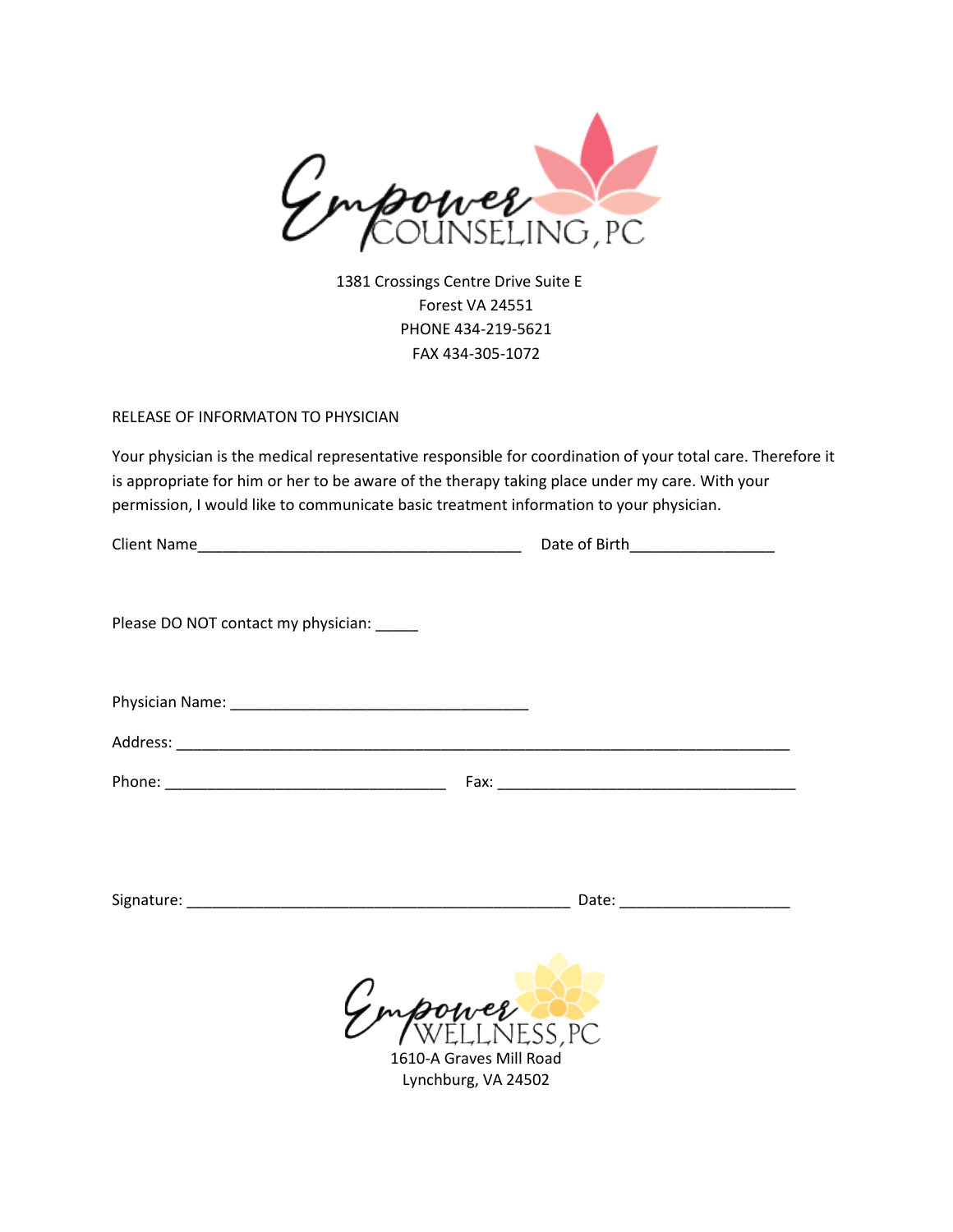

1381 Crossings Centre Drive Suite E Forest VA 24551 (434) 219-5621

# **NOTICE OF PRIVACY PRACTICES Acknowledgement of Notice**

I hereby acknowledge that I have been given an opportunity to read a copy of this offices' Notice of Privacy Practices stated below.

This privacy policy sets out how Empower Counseling, PC uses and protects any information that you provide Empower Counseling, PC and [www.empowercounseling.info](http://www.empowercounseling.info/) when you use the web site, or communicate with us. Effective 06/01/2016.

### Our Commitment To Privacy

Your privacy is important. Empower Counseling; PC is committed to ensuring that your privacy is protected. Should we ask you to provide certain information by which you can be identified; you can be assured that it will only be used in accordance with this privacy statement and to provide the utmost care. Empower Counseling, PC will never share your personal information, including your email address, with anyone except as required to complete a communication or except as required by law.

### The Information Collected

We may collect your name, e-mail, insurance information, and phone number only as supplied by you with your consent. Empower Counseling, PC will also ask you to sign a release of information to those you wish to be involved in your, or your child's treatment.

### How We Use the Information Collected

We use email addresses and phone numbers to answer and / or reply to the communications received. Phone numbers will be used to schedule appointments and to coordinate care with those who have been designated by you with a sign of release such as doctors, guidance counselors or additional guardians. We do not share this information with outside parties except as required by law.

(continued)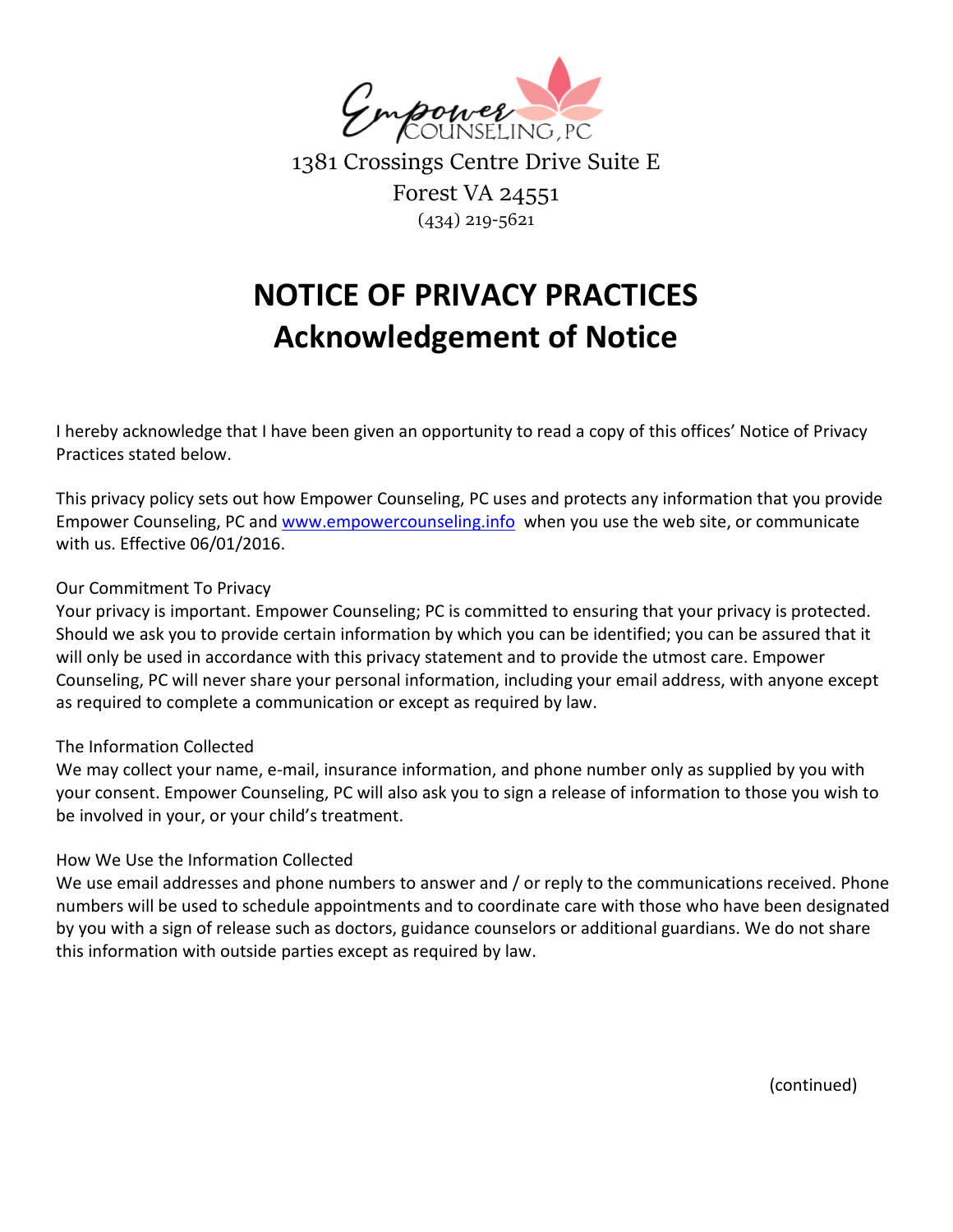

1381 Crossings Centre Drive Suite E Forest VA 24551 (434) 219-5621

# **NOTICE OF PRIVACY PRACTICES cont'd**

Security

To prevent unauthorized access, maintain data accuracy, and ensure the correct use of information, we have put in place appropriate physical, electronic, and managerial procedures to safeguard and secure any information that may be collected from the website.

Privacy Policy Changes

Should the need to change any of the above stated policies arise; the new policy will be posted.

\_\_\_\_\_\_\_\_\_\_\_\_\_\_\_\_\_\_\_\_\_\_\_\_\_\_\_\_\_\_\_\_\_\_\_\_\_\_\_\_\_\_\_\_\_\_\_\_\_\_\_\_\_\_\_\_\_\_\_\_\_\_\_\_\_\_\_\_\_\_\_\_\_\_\_\_\_

\_\_\_\_\_\_\_\_\_\_\_\_\_\_\_\_\_\_\_\_\_\_\_\_\_\_\_\_\_\_\_\_\_\_\_\_\_\_\_\_\_\_\_\_\_\_\_\_\_\_\_\_\_\_\_\_\_\_\_\_\_\_\_\_\_\_\_\_\_\_\_\_\_\_\_\_\_

\_\_\_\_\_\_\_\_\_\_\_\_\_\_\_\_\_\_\_\_\_\_\_\_\_\_\_\_\_\_\_\_\_\_\_\_\_\_\_\_\_\_\_\_\_\_\_\_\_\_\_\_\_\_\_\_\_\_\_\_\_\_\_\_\_\_\_\_\_\_\_\_\_\_\_\_\_

\_\_\_\_\_\_\_\_\_\_\_\_\_\_\_\_\_\_\_\_\_\_\_\_\_\_\_\_\_\_\_\_\_\_\_\_\_\_\_\_\_\_\_\_\_\_\_\_\_\_\_\_\_\_\_\_\_\_\_\_\_\_\_\_\_\_\_\_\_\_\_\_\_\_\_\_\_

Signature of Patient/Client Date Date Date Date

Signature or Patient, Guardian or Personal Representative **Date** Date

\*If you are signing as a personal representative of an individual, please describe your legal authority to act for this individual (power of attorney, healthcare surrogate, etc.)

Patient/Client Refuses to Acknowledge Receipt:

Signature of Staff Member **Date** Date Date

rower 1610-A Graves Mill Road

Lynchburg, VA 24502 [www.empowerwellnessed.info](http://www.empowerwellnessed.info/)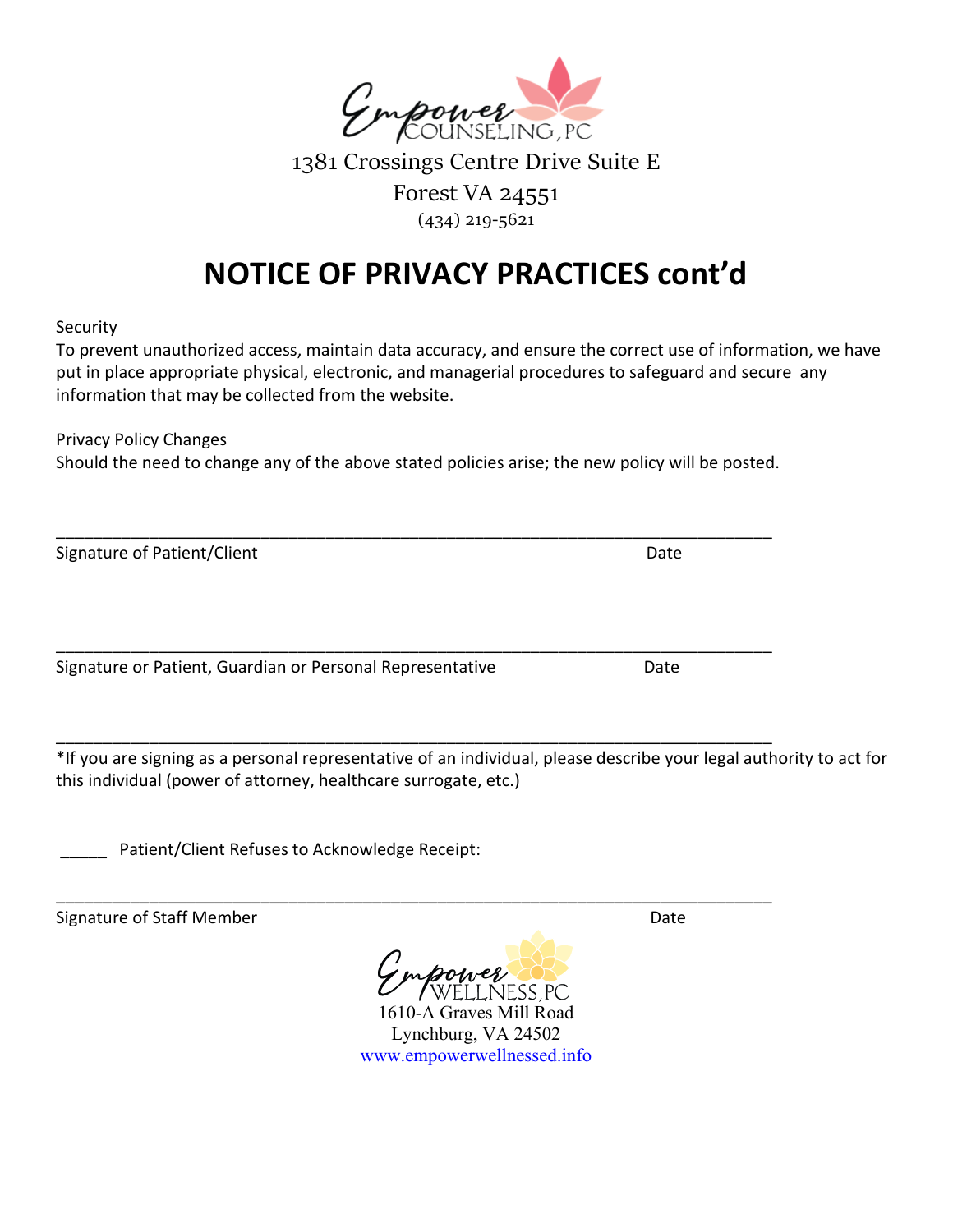

1381 Crossings Centre Dr Suite E Forest VA 24551 Phone 434-219-5621 Fax 434-305-1072

### HIPAA RELEASE OF INFORMATON

With your permission, I would like to communicate basic treatment information to individuals per your request. Please identify individuals for correspondence of your (your child's) care.

| Date of Birth____________________ |
|-----------------------------------|
|                                   |
|                                   |
|                                   |
|                                   |
|                                   |
|                                   |
|                                   |
|                                   |
|                                   |
| Empower                           |